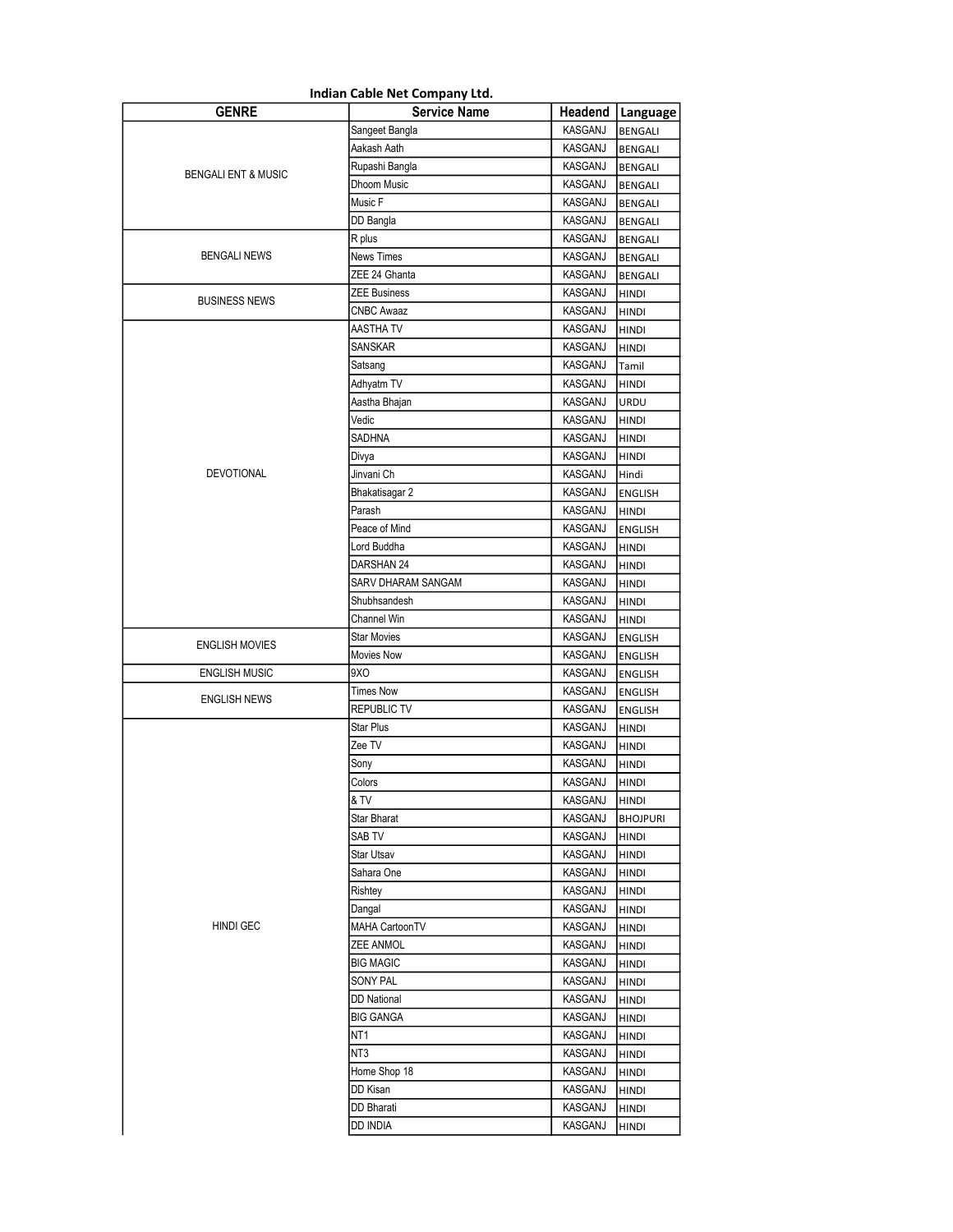|                     | Zee Cinema               | KASGANJ | <b>HINDI</b> |
|---------------------|--------------------------|---------|--------------|
|                     | Set Max                  | KASGANJ | <b>HINDI</b> |
|                     | Star Gold                | KASGANJ | HINDI        |
|                     | Movies OK                | KASGANJ | HINDI        |
|                     | & Pictures               | KASGANJ | HINDI        |
|                     | Zee Bollywood            | KASGANJ | <b>HINDI</b> |
|                     | <b>Rishtey Cineplex</b>  | KASGANJ | <b>HINDI</b> |
|                     | Wow Cinema               | KASGANJ | <b>HINDI</b> |
|                     | <b>Star Utsav Movies</b> | KASGANJ | <b>HINDI</b> |
|                     | Zee Anmol Cinema         | KASGANJ | <b>HINDI</b> |
|                     | <b>MULTIPLEX</b>         | KASGANJ | <b>HINDI</b> |
|                     | Sony Wah                 | KASGANJ | <b>HINDI</b> |
|                     | <b>CINEMA TV</b>         | KASGANJ | <b>HINDI</b> |
|                     | <b>Housefull Action</b>  | KASGANJ | <b>HINDI</b> |
| <b>HINDI MOVIES</b> | Manoranjan Movies        | KASGANJ | <b>HINDI</b> |
|                     | <b>MAHA MOVIE</b>        | KASGANJ | HINDI        |
|                     | <b>Housefull Movies</b>  | KASGANJ | HINDI        |
|                     | <b>RT</b> Movies         | KASGANJ | HINDI        |
|                     | Movie House              | KASGANJ | <b>HINDI</b> |
|                     | <b>BFLIX MOVIES</b>      | KASGANJ | HINDI        |
|                     | Dillagi                  | KASGANJ | HINDI        |
|                     | Dabangg                  | KASGANJ | HINDI        |
|                     | Manoranjan TV            | KASGANJ | HINDI        |
|                     | Enter 10                 | KASGANJ | HINDI        |
|                     | Firangi                  | KASGANJ | <b>HINDI</b> |
|                     | Filmy                    | KASGANJ | <b>HINDI</b> |
|                     | Khushboo Bangla          | KASGANJ | <b>HINDI</b> |
|                     | <b>B4U MOVIES</b>        | KASGANJ | HINDI        |
|                     | ETC                      | KASGANJ | <b>HINDI</b> |
|                     | 9X JALWA                 | KASGANJ | <b>HINDI</b> |
|                     | 9X JHAKAS                | KASGANJ | <b>HINDI</b> |
|                     | 9XM                      | KASGANJ | HINDI        |
|                     | Sony Mix                 | KASGANJ | HINDI        |
|                     | MTV                      | KASGANJ | Hindi        |
| <b>HINDI MUSIC</b>  | Music India              | KASGANJ | HINDI        |
|                     | <b>MASTIII</b>           | KASGANJ | HINDI        |
|                     | <b>MTV Beats</b>         | KASGANJ | HINDI        |
|                     | B4U MUSIC                | KASGANJ | <b>HINDI</b> |
|                     | Dhamaal                  | KASGANJ | <b>HINDI</b> |
|                     | WOW MUSIC                | KASGANJ | <b>HINDI</b> |
|                     | ZING                     | KASGANJ | HINDI        |
|                     | Zee News                 | KASGANJ | HINDI        |
|                     | <b>ABP News</b>          | KASGANJ | HINDI        |
|                     | NEWS 18 INDIA            | KASGANJ | HINDI        |
|                     | Aaj Tak                  | KASGANJ | HINDI        |
|                     | India TV                 | KASGANJ | HINDI        |
|                     | <b>News Nation</b>       | KASGANJ | HINDI        |
|                     | News State               | KASGANJ | HINDI        |
|                     | News 24                  | KASGANJ | HINDI        |
|                     | INDIA VOICE              | KASGANJ | HINDI        |
|                     | Samay (SAHARA NAT)       | KASGANJ | HINDI        |
|                     | LS TV                    | KASGANJ | HINDI        |
|                     | RS TV                    | KASGANJ | HINDI        |
|                     | DD News                  | KASGANJ | HINDI        |
|                     | News world India         | KASGANJ | Hindi        |
|                     | <b>Bharat Today</b>      | KASGANJ | HINDI        |
|                     | <b>IBC 24</b>            | KASGANJ | HINDI        |
|                     | PRIME NEWS               | KASGANJ | HINDI        |
|                     |                          |         |              |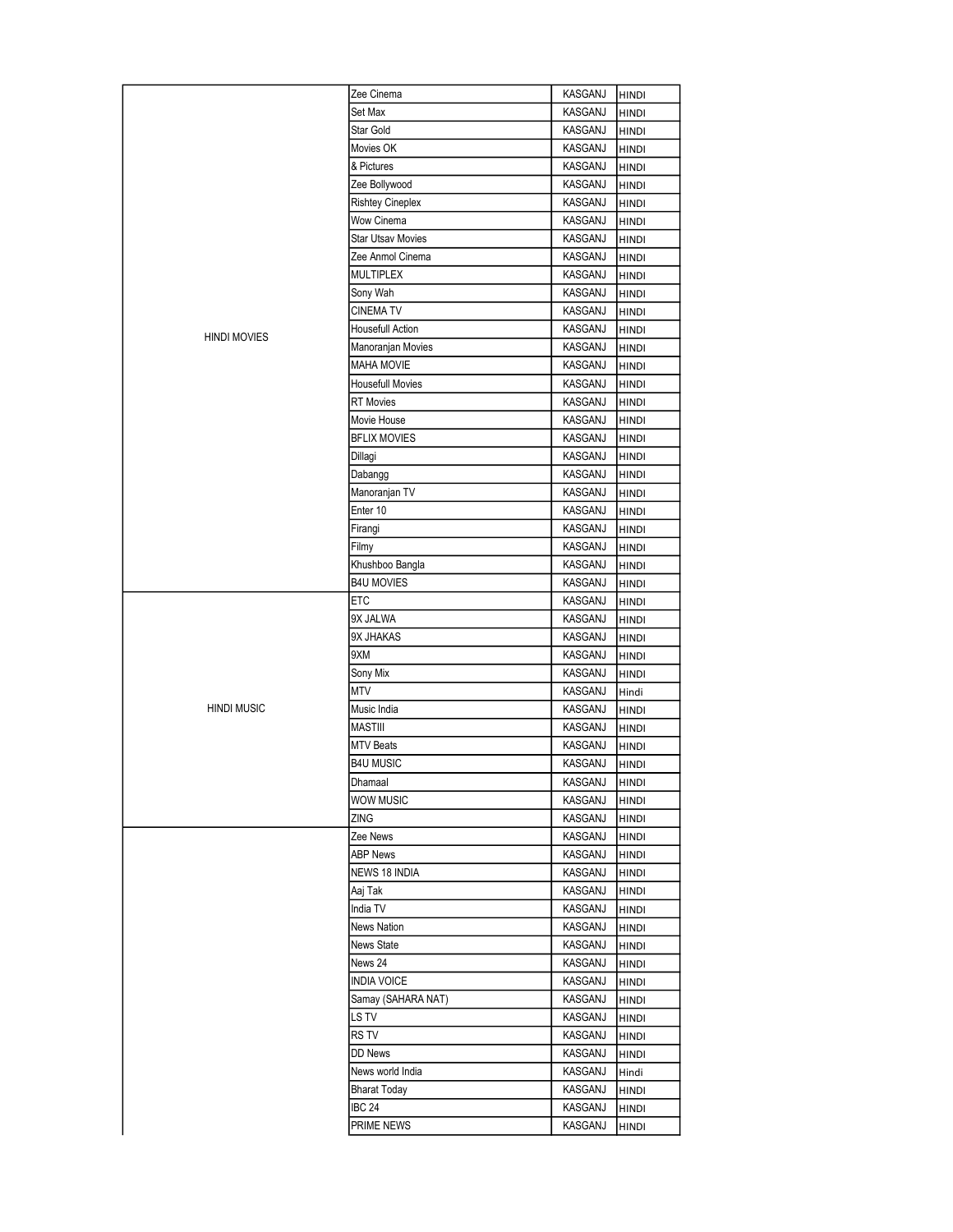|                      | Janta TV                      | KASGANJ        | <b>HINDI</b>    |
|----------------------|-------------------------------|----------------|-----------------|
| <b>HINDI NEWS</b>    | Taaza TV                      | KASGANJ        | Hindi           |
|                      | <b>KHABAR FAST</b>            | KASGANJ        | <b>HINDI</b>    |
|                      | <b>Bharat Samachar</b>        | KASGANJ        | <b>HINDI</b>    |
|                      | Naxatra News                  | KASGANJ        | <b>HINDI</b>    |
|                      | <b>Bansal News</b>            | KASGANJ        | <b>HINDI</b>    |
|                      | JK 24X7 NEWS                  | KASGANJ        | <b>HINDI</b>    |
|                      | <b>Kanak News</b>             | KASGANJ        | <b>HINDI</b>    |
|                      | LOTUS TV (RK)                 | KASGANJ        | <b>HINDI</b>    |
|                      | Sadhna Plus                   | KASGANJ        | <b>HINDI</b>    |
|                      | <b>BTV News (B NEWS)</b>      | KASGANJ        | <b>HINDI</b>    |
|                      | Jia News                      | <b>KASGANJ</b> | <b>HINDI</b>    |
|                      | Ind 24                        | KASGANJ        | <b>HINDI</b>    |
|                      | News 7                        | KASGANJ        | Hindi           |
|                      | Sudarshan News                | KASGANJ        | Hindi           |
|                      | A1 YES                        | KASGANJ        | <b>HINDI</b>    |
|                      | Total TV                      | KASGANJ        | <b>HINDI</b>    |
|                      | TV 100 Himalaya               | KASGANJ        | <b>HINDI</b>    |
|                      | ROSE TV                       | KASGANJ        | Hindi           |
|                      | Swaraj Express SMBC           | KASGANJ        | Hindi           |
|                      | Janashree News (JANASREE TV)  | KASGANJ        | <b>HINDI</b>    |
|                      | Zee Uttar Pradesh Uttarakhand | KASGANJ        | <b>HINDI</b>    |
|                      | NATIONALGeographic            | KASGANJ        | <b>ENGLISH</b>  |
| <b>INFO/EDU</b>      | Discovery                     | KASGANJ        | <b>HINDI</b>    |
|                      | History TV18                  | KASGANJ        | <b>ENGLISH</b>  |
|                      | HINDI KHABAR                  | KASGANJ        | <b>ENGLISH</b>  |
|                      | <b>RUSSIA TODAY</b>           | KASGANJ        | <b>ENGLISH</b>  |
|                      | DW                            | KASGANJ        | <b>ENGLISH</b>  |
| <b>INTERNATIONAL</b> | TV5 MONDE                     | KASGANJ        | <b>HINDI</b>    |
|                      | <b>GEMPORIA</b>               | KASGANJ        | <b>ENGLISH</b>  |
|                      | Care World                    | KASGANJ        | <b>ENGLISH</b>  |
|                      | Kaatyayni                     | KASGANJ        | <b>ENGLISH</b>  |
|                      | Hungama                       | KASGANJ        | Hindi           |
|                      | Disney                        | KASGANJ        | <b>ENGLISH</b>  |
| <b>KIDS</b>          | Cartoon Network               | KASGANJ        | Hindi           |
|                      | Pogo                          | KASGANJ        | Hindi           |
|                      | <b>Nick</b>                   | KASGANJ        | Hindi           |
| <b>LIFESTYLE</b>     | E24                           | KASGANJ        | <b>HINDI</b>    |
|                      | Zee BIHAR JHARKHAND           | KASGANJ        | <b>BHOJPURI</b> |
|                      | SANGEET BHOJPURI              | KASGANJ        | <b>BHOJPURI</b> |
| REGIONAL BHOJPURI    | <b>Kashish News</b>           | KASGANJ        | <b>BHOJPURI</b> |
|                      | <b>Bhojpuri Cinema</b>        | KASGANJ        | <b>HINDI</b>    |
|                      | Anjan TV                      | KASGANJ        | <b>BHOJPURI</b> |
|                      | Shop CJ                       | KASGANJ        | <b>BHOJPURI</b> |
|                      | Oscar Movies Bhojpuri         | KASGANJ        | <b>BHOJPURI</b> |
|                      | NEWS18 BIHAR/JH (ETV Bihar)   | KASGANJ        | <b>BHOJPURI</b> |
|                      | Soham TV                      | KASGANJ        | <b>GUJRATI</b>  |
|                      | <b>GSTV</b>                   | KASGANJ        | <b>GUJRATI</b>  |
| REGIONAL GUJRATI     | VTV GUJRATHI                  | KASGANJ        | <b>GUJRATI</b>  |
|                      | <b>DD</b> Girnar              | KASGANJ        | <b>GUJRATI</b>  |
|                      | Samay UP/Uttarakhand          | KASGANJ        | Hindi           |
| REGIONAL HINDI       | Samay MP/Chhattisgarh         | KASGANJ        | Hindi           |
|                      | <b>ZEE Hindustan</b>          | KASGANJ        | HINDI           |
|                      | NEWS18 UP/UK (ETV UP/UK)      | KASGANJ        | HINDI           |
|                      | DD Bihar                      | KASGANJ        | HINDI           |
|                      | DD Uttar Pradesh              | KASGANJ        | HINDI           |
|                      | DD Madhya Pradesh             | KASGANJ        | HINDI           |
|                      | DD Kashir                     | KASGANJ        | <b>HINDI</b>    |
|                      |                               |                |                 |